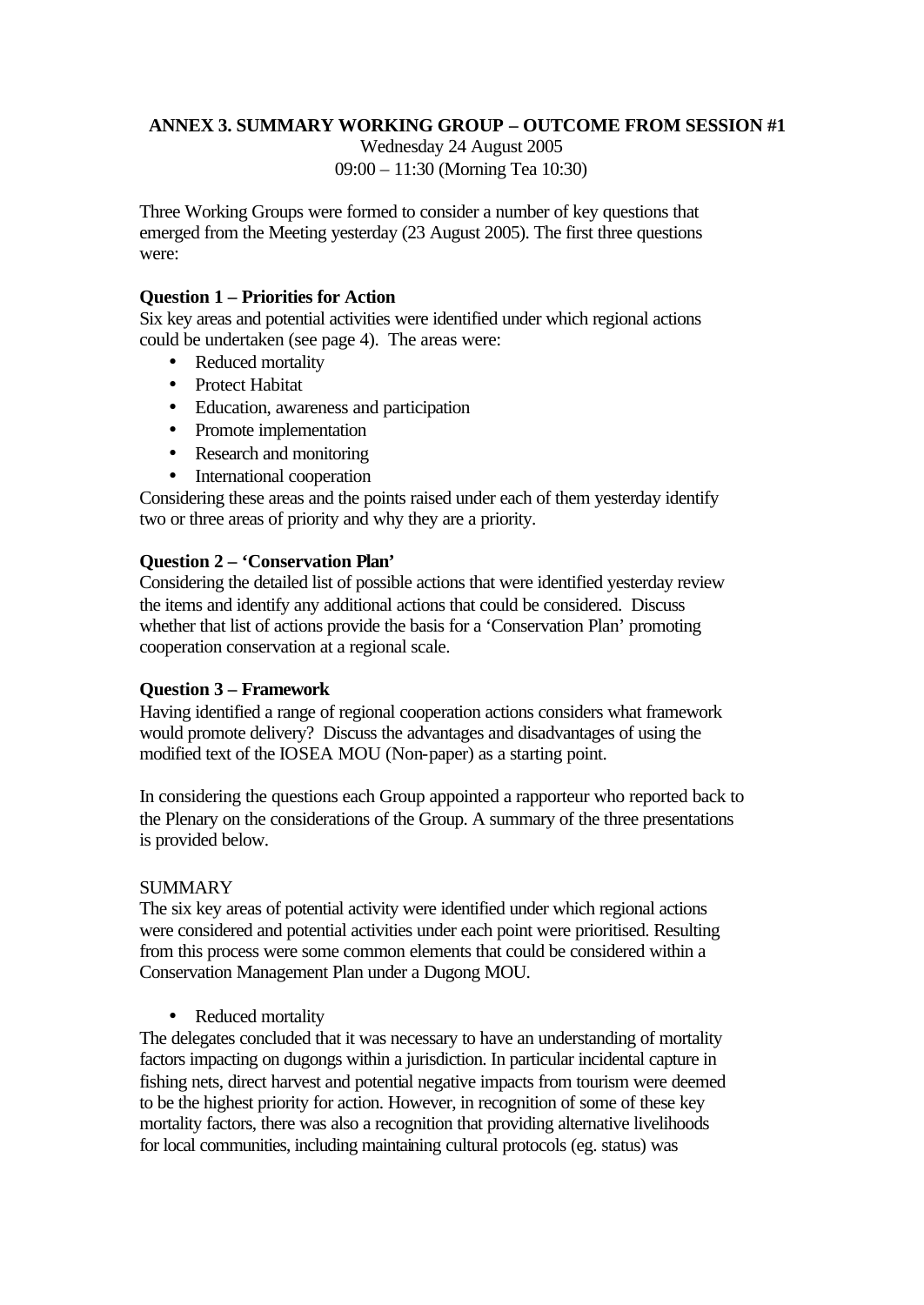important as was the need for any subsistence harvest to be sustainable for that population of dugongs.

## • Protect Habitat

Identification of key dugong habitats within jurisdictions and subsequent protection or conservation measures (e.g. prevention of destructive fishing practices), with community participation in such areas was seen to be very important. This would assist with reducing direct and indirect impacts from fisheries and vessel traffic in key dugong habitats. Where key dugong habitats were not known within jurisdictions, rapid assessment of potential areas was a critical starting point. Developing networks of protected habitats within and between jurisdictions would allow protection across a broader region and would make such protection more biologically relevant than if treated as stand-alone initiatives. Identifying key dugong habitats would also allow for a more sensitive approach to coastal development and enable pollution abatement measures to be developed and implemented more efficiently.

• Education, awareness and participation

There was very strong support amongst delegates for having information about dugong biology, ecology, research and communication materials (e.g. pictures) available and disseminated to countries, amongst scientists and local communities. There was recognition of the need to communicate dugong status and need for conservation among stakeholders Part of this process would include having prominent local celebrities deliver messages to target audiences. After viewing the IOSEA turtle website, there was strong support for having a web-based system available to exchange data and information.

## • Promote implementation

In addition to the discussion below under Question 3, other issues that should be addressed during implementation included property rights, ethnic rights and medical uses of dugong. Research should address training and capacity building issues and the exchange of model legislation/management frameworks to provide guidance to countries in implementing various aspects of a regional arrangement. The issue of resources to implement a regional agreement was highlighted, especially from the point of view of wide economic disparities among countries that may be signatories to such an arrangement.

## • Research and monitoring

The development of standard protocols/guidelines for conducting research and monitoring on dugongs and their habitats was endorsed. As part of the development and implementation of standard protocols and guidelines, there was strong endorsement to raise the capacity of local community and in-country expertise to undertake research and monitoring on dugongs and their habitats. There was a strong desire and need to encourage community initiatives, especially where top-down approaches would not be effective. Investigating fisheries-related mortality and mitigations measures was deemed to be a high priority given this was identified as a key mortality factors (see above). Linked to the idea of a web-based system for dissemination of information, it was thought that it would be useful to have a list of researchers and technical experts and their contact details, as well as mechanisms for dissemination and discussion of research results and their implications for management responses.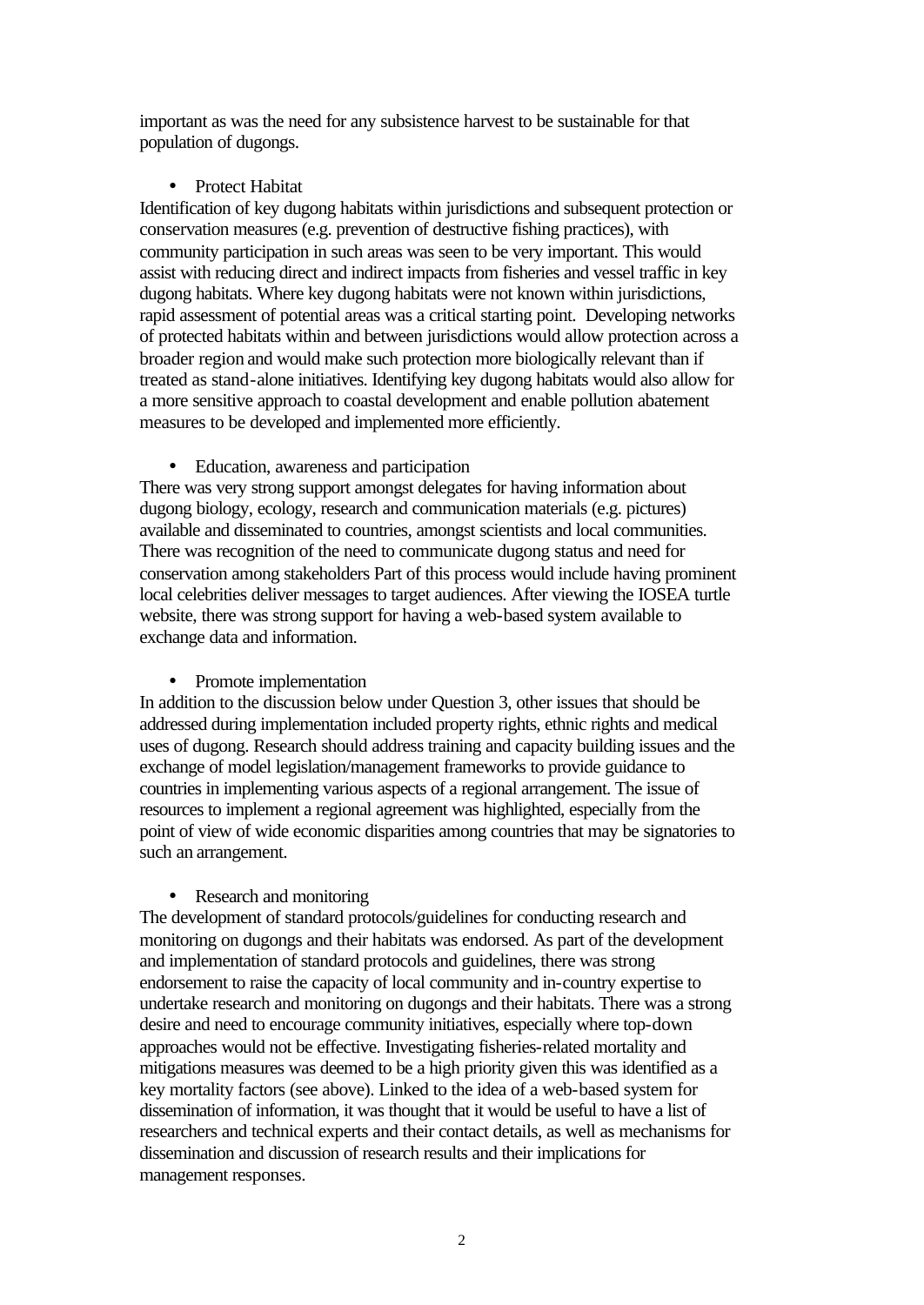• International cooperation

The delegates endorsed the need for, and benefits of, international cooperation to conserve dugongs and their habitats.

## **Question 3 – Framework**

Delegates, having identified a range of actions that would benefit from regional cooperation, considered what framework would promote delivery. Advantages and disadvantages of using the modified text of the IOSEA MOU (non-paper) as a starting point were discussed and endorsed as a way forward for discussion.

There was strong agreement that a non-legally binding arrangement in the form of a Memorandum of Understanding was the preferred framework for regional cooperation. A stand-alone Action Plan under CMS was considered to be too loose an arrangement to effect conservation actions at a regional level. It was felt that a legally binding Agreement was not the appropriate mechanism at this time.